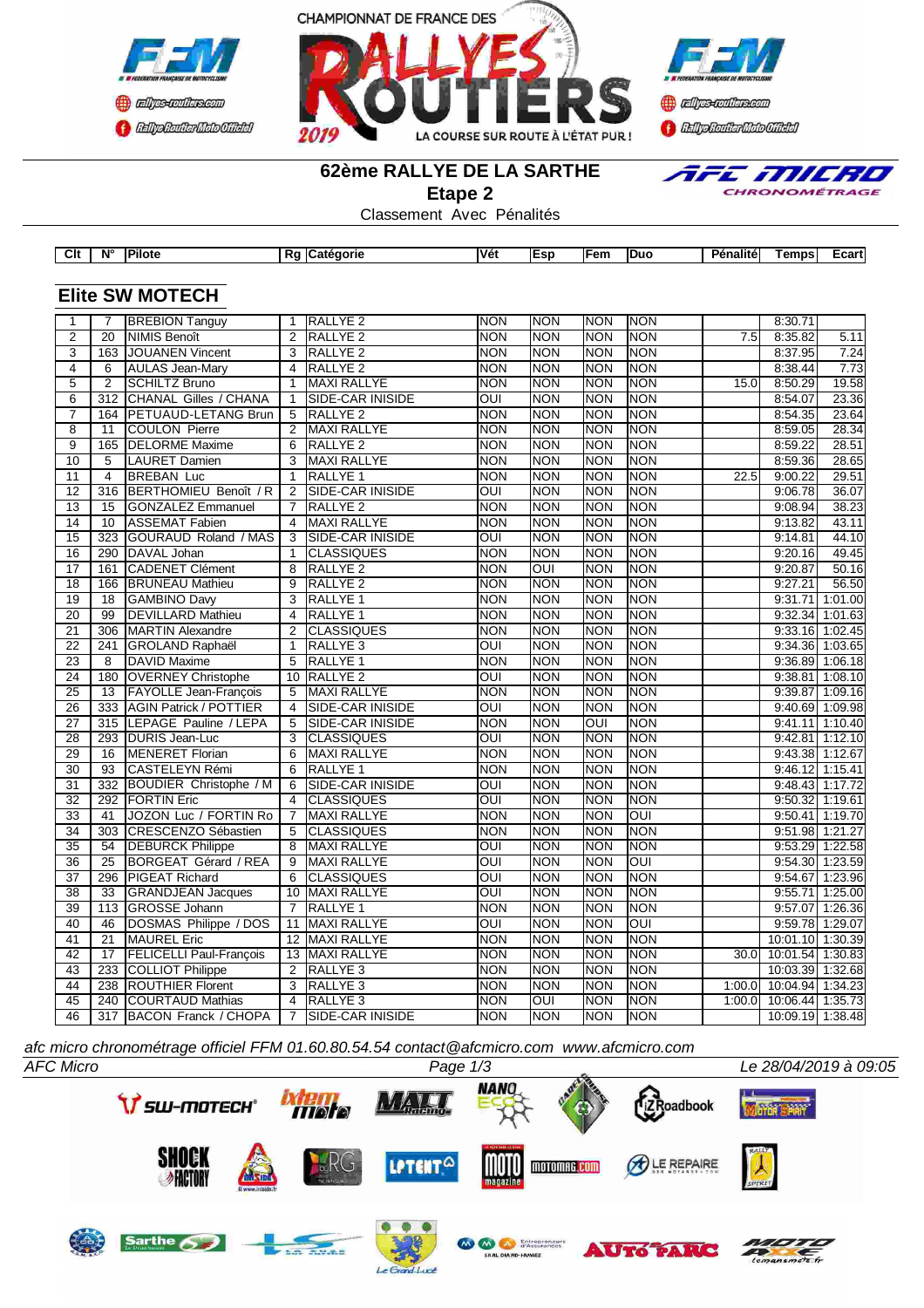





# 62ème RALLYE DE LA SARTHE

Etape 2 Classement Avec Pénalités

|  | AFE MILRI |  |                     |  |
|--|-----------|--|---------------------|--|
|  |           |  | <b>CHRONOMÉTRAC</b> |  |

| Clt | $N^{\circ}$ | <b>Pilote</b>                |   | Rg Catégorie            | Vét         | <b>Esp</b>  | Fem           | <b>Duo</b> | <b>Pénalité</b> | Temps                     | Ecart |
|-----|-------------|------------------------------|---|-------------------------|-------------|-------------|---------------|------------|-----------------|---------------------------|-------|
|     |             |                              |   |                         |             |             |               |            |                 |                           |       |
|     |             | <b>Elite SW MOTECH</b>       |   |                         |             |             |               |            |                 |                           |       |
| 47  | 60          | <b>CALBA Mathieu</b>         |   | 14 MAXI RALLYE          | <b>INON</b> | Inon        | <b>NON</b>    | <b>NON</b> |                 | 10:09.32 1:38.61          |       |
| 48  | 28          | <b>PEYROT Cyril</b>          |   | 15 MAXI RALLYE          | INON        | Inon        | NON           | <b>NON</b> |                 | 10:10.90 1:40.19          |       |
| 49  | 45          | <b>DUSSUBIEUX Jean-Phili</b> |   | 16 MAXI RALLYE          | <b>OUI</b>  | Inon        | <b>NON</b>    | <b>NON</b> |                 | 10:12.70 1:41.99          |       |
| 50  | 114         | <b>BOUHATOUS Gabriel</b>     |   | 8 RALLYE 1              | <b>NON</b>  | Inon        | Inon          | <b>NON</b> | 45.0I           | 10:14.03 1:43.32          |       |
| 51  | 53          | COMBRET Frédéric             |   | 17 MAXI RALLYE          | Inon        | Inon        | <b>NON</b>    | <b>NON</b> |                 | 7.5 10:14.13 1:43.42      |       |
| 52  | 249         | <b>BOURGEOIS Quentin</b>     |   | 5 RALLYE 3              | INON        | IOUI        | <b>NON</b>    | <b>NON</b> |                 | 10:19.57 1:48.86          |       |
| 53  | 181         | <b>RINGEVAL Julien</b>       |   | 12 RALLYE 2             | <b>NON</b>  | Inon        | Inon          | <b>NON</b> |                 | 10:24.71 1:54.00          |       |
| 54  | 91          | <b>IGRATIOT Caroline</b>     |   | 10 RALLYE 1             | <b>NON</b>  | IOUI        | IOUI          | <b>NON</b> |                 | 10:29.93 1:59.22          |       |
| 55  | 105         | <b>ISIMONNET Hervé</b>       |   | 11 RALLYE 1             | OUI         | Inon        | <b>NON</b>    | <b>NON</b> | 30.0I           | 10:36.99 2:06.28          |       |
| 56  | 44          | <b>IBASELLO Florent</b>      |   | 18 MAXI RALLYE          | INON        | Inon        | <b>NON</b>    | <b>NON</b> |                 | 10:46.10 2:15.39          |       |
| 57  | 40          | <b>IBEALLE Emmanuel</b>      |   | 19 MAXI RALLYE          | INON        | Inon        | Inon          | <b>NON</b> |                 | 10:47.42 2:16.71          |       |
| 58  | 291         | <b>THEILLAC Thierry</b>      |   | <b>ICLASSIQUES</b>      | <b>OUI</b>  | Inon        | <b>NON</b>    | <b>NON</b> |                 | 10:48.31 2:17.60          |       |
| 59  | 94          | <b>LARUE Gilles</b>          |   | 12 RALLYE 1             | OUI         | Inon        | Inon          | <b>NON</b> | 37.5I           | 10:49.26 2:18.55          |       |
| 60  | 246         | <b>DION Fabrice</b>          |   | 6 RALLYE 3              | INON        | <b>INON</b> | <b>NON</b>    | <b>NON</b> |                 | 10:52.66 2:21.95          |       |
| 61  | 104         | <b>PREUDHOMME Benjami</b>    |   | 13 RALLYE 1             | <b>NON</b>  | loui        | <b>NON</b>    | <b>NON</b> | 22.5            | 10:53.91 2:23.20          |       |
| 62  | 330         | QUILBAULT Jimmy / BEN        | 8 | <b>SIDE-CAR INISIDE</b> | <b>NON</b>  | Inon        | <b>NON</b>    | <b>NON</b> |                 | 10:55.86 2:25.15          |       |
| 63  | 297         | <b>LACOSTE Christian</b>     | 8 | <b>ICLASSIQUES</b>      | <b>OUI</b>  | Inon        | <b>NON</b>    | <b>NON</b> |                 | 10:59.22 2:28.51          |       |
| 64  | 95          | LOUSSEREAUX David            |   | 14 RALLYE 1             | <b>NON</b>  | Inon        | <b>NON</b>    | <b>NON</b> |                 | 11:03.65 2:32.94          |       |
| 65  |             | 101 RACCA Riccardo           |   | $16$ D $\mu$ I V E 1    | ומראו       | <b>INON</b> | <b>INIONI</b> | <b>NON</b> |                 | $1501$ $11.1187$ $21.111$ |       |

| ◡▵ | ບບບ | <b>SOLUTULE SHIRTS / DLIVE</b> |    | בעוטוויו החטי בעוטן     | יישיו      | יישיון      | יישיו       | יישיי      |        | $10.00001$ 2.20.10   |  |
|----|-----|--------------------------------|----|-------------------------|------------|-------------|-------------|------------|--------|----------------------|--|
| 63 | 297 | LACOSTE Christian              |    | 8 CLASSIQUES            | <b>OUI</b> | <b>NON</b>  | Inon        | <b>NON</b> |        | 10:59.22 2:28.51     |  |
| 64 | 95  | LOUSSEREAUX David              |    | 14 RALLYE 1             | <b>NON</b> | <b>NON</b>  | Inon        | <b>NON</b> |        | 11:03.65 2:32.94     |  |
| 65 | 101 | <b>BACCA Riccardo</b>          |    | 16 RALLYE 1             | INON       | <b>NON</b>  | <b>NON</b>  | <b>NON</b> | 15.0   | 11:14.87 2:44.16     |  |
| 66 | 117 | <b>BROUSTE Laurent</b>         |    | 17 RALLYE 1             | loui       | <b>INON</b> | Inon        | <b>NON</b> |        | 11:17.17 2:46.46     |  |
| 67 | 58  | <b>BOURGEOIS Frédéric</b>      |    | 20 MAXI RALLYE          | OUI        | <b>NON</b>  | <b>INON</b> | <b>NON</b> |        | 11:30.75 3:00.04     |  |
| 68 | 236 | CRESCENCIO Pedro               |    | RALLYE <sub>3</sub>     | <b>NON</b> | <b>NON</b>  | Inon        | <b>NON</b> |        | 11:33.96 3:03.25     |  |
| 69 | 179 | CANET Jean-François            |    | 16 RALLYE 2             | loui       | <b>INON</b> | Inon        | <b>NON</b> |        | 7.5 11:38.61 3:07.90 |  |
| 70 | 31  | <b>IPOTIER Guillaume</b>       | 21 | <b>MAXI RALLYE</b>      | <b>NON</b> | <b>NON</b>  | <b>NON</b>  | <b>NON</b> |        | 11:38.73 3:08.02     |  |
| 71 | 30  | <b>IMOTTAZ Rémi</b>            | 22 | <b>MAXI RALLYE</b>      | <b>NON</b> | <b>INON</b> | Inon        | <b>NON</b> |        | 11:52.23 3:21.52     |  |
| 72 | 55  | <b>LAMOUR Marc</b>             |    | <b>MAXI RALLYE</b>      | <b>NON</b> | <b>INON</b> | Inon        | <b>NON</b> |        | 11:56.14 3:25.43     |  |
| 73 | 251 | <b>IGERMANIQUE Pascal</b>      | 9  | RALLYE <sub>3</sub>     | OUI        | <b>NON</b>  | Inon        | <b>NON</b> |        | 12:07.43 3:36.72     |  |
| 74 | 324 | TRIGOLET Christophe / T        | 9  | ISIDE-CAR INISIDE       | <b>OUI</b> | <b>INON</b> | Inon        | <b>NON</b> | 2:30.0 | 12:14.74 3:44.03     |  |
| 75 | 235 | <b>IJARNAC Thomas</b>          |    | 10 RALLYE 3             | <b>NON</b> | IOUI        | Inon        | <b>NON</b> | 2:52.5 | 12:29.03 3:58.32     |  |
| 76 | 243 | <b>DUHAMEL Théo</b>            | 11 | RALLYE <sub>3</sub>     | <b>NON</b> | IOUI        | Inon        | <b>NON</b> | 1:22.5 | 12:30.37 3:59.66     |  |
| 77 | 299 | <b>IGUILLEMOT Frédéric</b>     | 10 | <b>CLASSIQUES</b>       | loui       | <b>INON</b> | Inon        | <b>NON</b> | 1:07.5 | 13:10.29 4:39.58     |  |
| 78 | 242 | <b>DUHAMEL Daniel</b>          |    | 13 RALLYE 3             | <b>NON</b> | <b>NON</b>  | <b>NON</b>  | <b>NON</b> | 2:07.5 | 13:12.18 4:41.47     |  |
| 79 | 304 | MENARD Frédéric                |    | 11 CLASSIQUES           | OUI        | <b>NON</b>  | Inon        | <b>NON</b> | 1:30.0 | 13:14.39 4:43.68     |  |
| 80 | 325 | <b>ERAGNE Olivier / ERAG</b>   |    | 10 SIDE-CAR INISIDE     | OUI        | <b>NON</b>  | <b>NON</b>  | <b>NON</b> | 2:22.5 | 13:26.23 4:55.52     |  |
| 81 | 162 | DUPUIS-MAURIN Valéry           |    | 18 RALLYE 2             | <b>NON</b> | <b>NON</b>  | loui        | <b>NON</b> | 3:30.0 | 13:52.99 5:22.28     |  |
| 82 | 168 | <b>STEPHAN Pierre</b>          |    | 19 RALLYE 2             | <b>NON</b> | <b>NON</b>  | Inon        | <b>NON</b> | 3:30.0 | 13:54.76 5:24.05     |  |
| 83 | 61  | BARRIOT Jean-Christoph         |    | 30 MAXI RALLYE          | <b>NON</b> | <b>NON</b>  | <b>NON</b>  | <b>NON</b> | 2:00.0 | 13:58.94 5:28.23     |  |
| 84 | 170 | <b>GILLI Aurélien</b>          |    | 20 RALLYE 2             | <b>NON</b> | IOUI        | Inon        | <b>NON</b> | 3:22.5 | 14:21.44 5:50.73     |  |
| 85 | 231 | <b>GRASSIAN Baptiste</b>       |    | 14 RALLYE 3             | <b>NON</b> | <b>NON</b>  | Inon        | <b>NON</b> | 3:07.5 | 14:28.23 5:57.52     |  |
| 86 | 319 | <b>GUGLIELMI Séverine / B</b>  | 11 | <b>SIDE-CAR INISIDE</b> | <b>NON</b> | <b>NON</b>  | loui        | <b>NON</b> | 2:07.5 | 14:34.00 6:03.29     |  |
| 87 | 300 | <b>FANIEN Gilles</b>           |    | 13 CLASSIQUES           | <b>OUI</b> | <b>NON</b>  | NON         | <b>NON</b> | 1:22.5 | 15:14.60 6:43.89     |  |
| 88 | 173 | <b>MESSEGHEM Christian</b>     |    | 21 RALLYE 2             | <b>OUI</b> | <b>NON</b>  | <b>NON</b>  | <b>NON</b> | 3:15.0 | 15:41.67 7:10.96     |  |
|    |     |                                |    |                         |            |             |             |            |        |                      |  |

## **Abandons**

| $\Omega$<br>៴៲៶ | RIBES Juli<br>יו (<br>. .<br>Kévir     | <b>INISIDE</b><br>ISIDE<br>UAP                             | <b>INON</b> | <b>INON</b> | <b>INON</b> | <b>NON</b> |  |  |
|-----------------|----------------------------------------|------------------------------------------------------------|-------------|-------------|-------------|------------|--|--|
| 4,              | ו מ<br>7 L<br>vain<br>⊰ MC<br>.<br>. . | $\sqrt{r}$<br>$\mathcal{M}$<br>IMAXI<br>↩△<br>. N.F<br>_ _ | <b>INON</b> | <b>INON</b> | <b>INON</b> | <b>NON</b> |  |  |

*afc micro chronométrage officiel FFM 01.60.80.54.54 contact@afcmicro.com www.afcmicro.com*

Le Gran  $d$ -Lucé